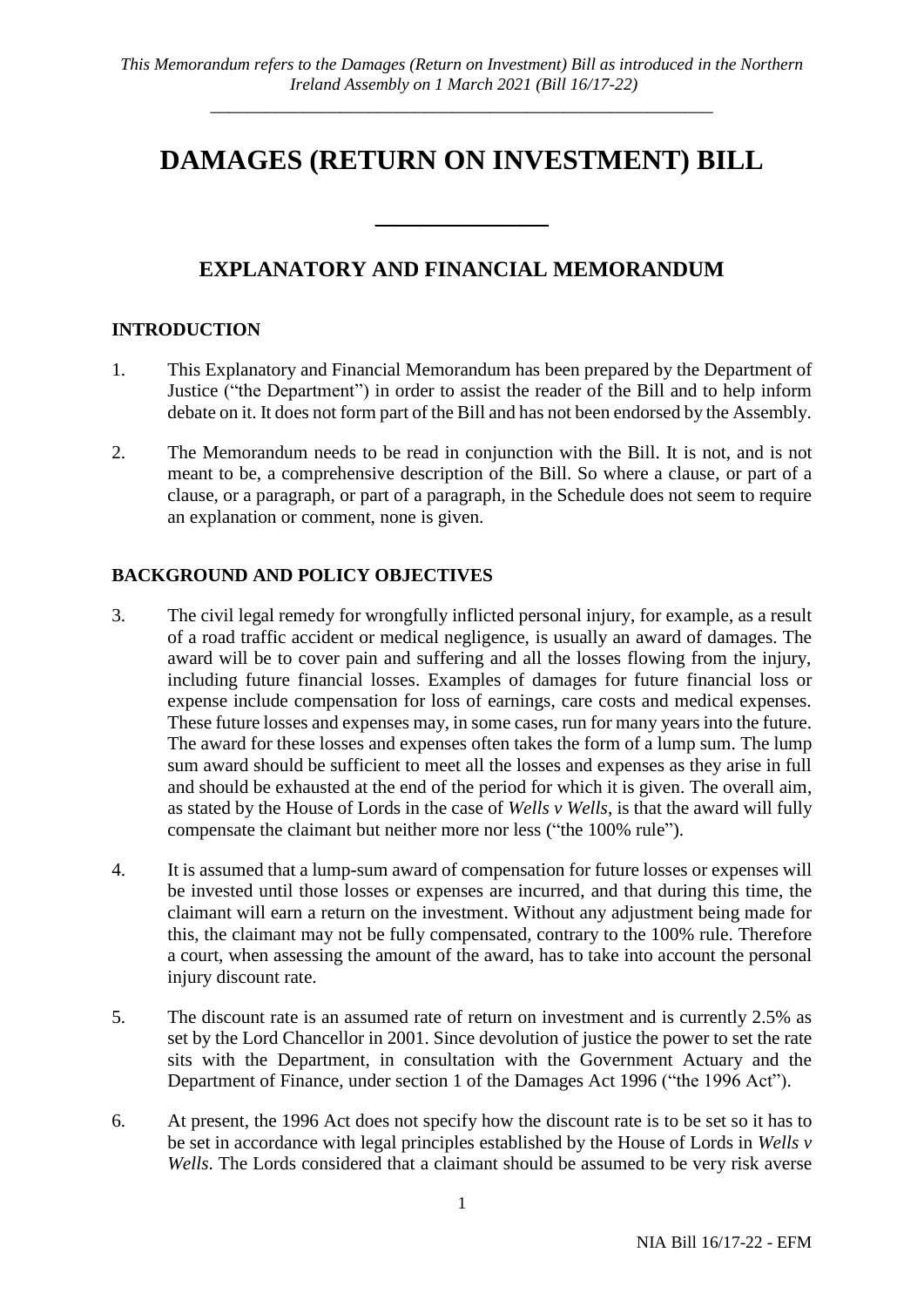in investing their lump-sum award and should therefore be assumed to invest solely in index-linked gilts ("ILGs"). Accordingly, the discount rate for Northern Ireland currently has to be set based on returns on ILGs.

- 7. Evidence obtained from consultation and analysis in the other UK jurisdictions since 2017, however, found that, while claimants should be treated as more risk averse than ordinary prudent investors, in reality they would be advised to invest in a low-risk diversified portfolio rather than very low-risk ILGs alone. Setting the rate under *Wells v Wells*, therefore risks over-compensation of claimants and a resulting unfair financial burden on public bodies, business and consumers.
- 8. In view of this, the Department proposed that the legal framework for setting the rate in Northern Ireland should be changed so that it is no longer tied to *Wells v Wells* and consulted on options. The overall policy in reforming the law on setting the personal injury discount rate was to ensure the rate is set in a way that gives effect to the 100% rule and is fair to both claimants and defendants.

# **CONSULTATION**

- 9. In the summer of 2020, the Department consulted on options for a new legal framework for setting the discount rate in Northern Ireland. The Department considered that the following assumptions should be made in relation to setting the rate: recipients of damages will invest a lump sum for the purpose of meeting all losses and costs for the entire period for which they have been awarded; the lump sum will be exhausted at the end of this period; and it should be set with reference to low-risk rather than solely very-low-risk investments. In view of this, the Department considered that either of the legislative frameworks in England and Wales or Scotland would meet those objectives. It was not inclined to think that a third model was required but views on that were invited.
- 10. The consultation opened on 17 June 2020 and closed on 14 August 2020. Twenty-eight responses were received. A summary analysis of those responses and the Department's conclusions about next steps was published on 23 October 2020.

# **OPTIONS CONSIDERED**

- 11. Following the consultation, three options for a new legal framework for setting the personal injury discount rate were considered: (i) the model in England and Wales; (ii) the model in Scotland; or (iii) a bespoke model for Northern Ireland. Although more respondents (mainly those who represented the interests of defendants) preferred the England and Wales model, it was decided that the Scottish model should be adopted on the basis that it is clear and transparent and, once the parameters for determination of the rate are prescribed in legislation, setting it is essentially an actuarial exercise.
- 12. The Department committed, however, to reflect further, in consultation with the Government Actuary's Department, on the detail of the notional portfolio as prescribed in the Scottish legislation. In particular, it recognised the point made by some respondents that an assumed investment period of 30 years may not accord with the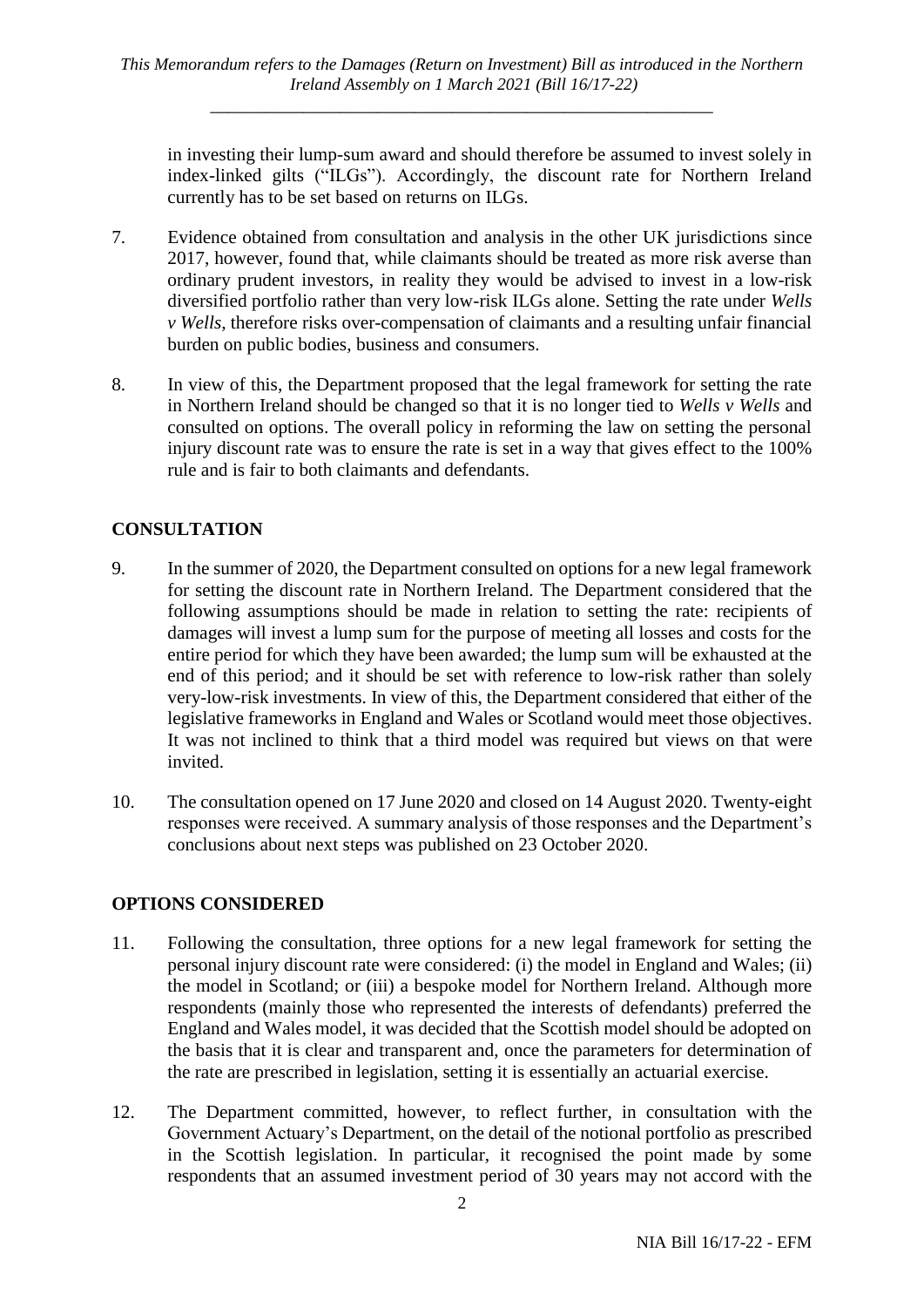average or typical investment period for a lump-sum award of damages and noted that the assumed investment period used by the Lord Chancellor in setting the discount rate in England and Wales in 2019 was 43 years.

# **OVERVIEW**

- 13. In summary, the Bill will provide for a new statutory methodology for calculating the discount rate; establish a timeframe for review of the rate; and provide that the task of reviewing and setting the rate will fall to the Government Actuary.
- 14. The Bill, which amends the 1996 Act as it applies to Northern Ireland, contains six clauses and a Schedule. Clauses 1 and 2 make amendments to the 1996 Act, including introducing the Schedule to the Bill, which is a new Schedule to be inserted in the 1996 Act. Clauses 3 to 6 deal with ancillary provisions, interpretation, commencement and the short title of the Bill.

# **COMMENTARY ON CLAUSES**

#### **Clause 1 - Assumed return on investment**

Clause 1, subsection (1) inserts a new section C1 into the 1996 Act to replace the existing section 1 as it applies to Northern Ireland (which is repealed by subsection (2)), so as to remove the Department's current role in setting the discount rate.

Subsection (1) of new section C1 provides that, in an action for personal injury, the court must take into account the rate of return set by the rate-assessor in determining the return a claimant is expected to receive from investing a sum awarded as damages for future pecuniary loss. This duty is subject to any rules of court made for the purposes of the section (although no such rules have been made to date under section 1 of the 1996 Act as it currently applies). Subsection (2) preserves the ability for a court to take a different rate of return into account if any party can show that it is more appropriate in the circumstances of the case.

Subsection (3) introduces new Schedule C1, which is to be inserted in the 1996 Act (see further below).

Subsection (4)(a) provides that the rate-assessor is the Government Actuary and that in the event the office of Government Actuary is vacant, the rate-assessor will be the Deputy Government Actuary. Subsection (4)(b) gives the Department of Justice a power by regulations (subject to the draft affirmative procedure) to appoint a person other than the Government Actuary to be the rate-assessor, as well as somebody to deputise for that person (subsection (5)). Subsection (6) provides that the Department must obtain the agreement of the person to be appointed and the person who is to deputise, before making regulations under subsection  $(4)(b)$ .

# **Clause 2 - Process for setting rate of return**

Clause 2 inserts a new Schedule C1 into the 1996 Act, which details how the rate-assessor is to approach the task of reviewing and setting the discount rate.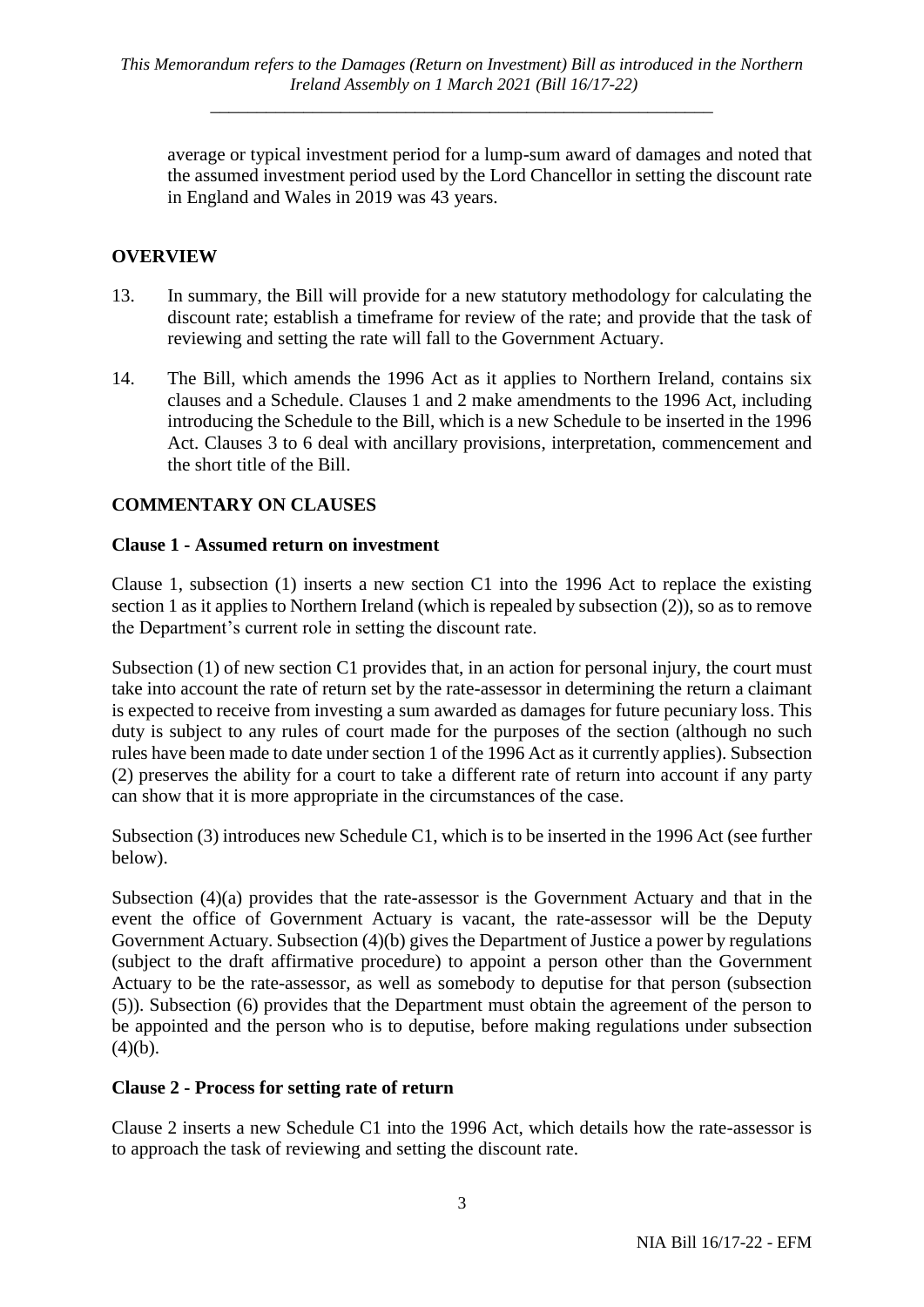# **Clause 3 - Ancillary provision**

Clause 3 provides a power for the Department of Justice by regulations to make ancillary provision. Any such regulations which amend primary legislation are subject to the draft affirmative procedure.

# **Clause 4 - Interpretation**

Clause 4 is an interpretation provision.

# **Clause 5 - Commencement**

Clause 5 provides for the commencement of clauses 3 to 6 of the Bill on the day after it receives Royal Assent. It also allows for the remaining clauses to be commenced by order made by the Department.

#### **Clause 6 – Short title**

Clause 6 describes the short title of the Act.

#### **Schedule**

Schedule C1 contains 34 paragraphs and provides as follows.

- (i) Paragraphs 1 to 3 oblige the rate-assessor to review the discount rate and deal with the timing of reviews.
- (ii) Paragraph 1 provides that the first review is to be a review of the discount rate set under existing section 1 of the 1996 Act as it applied immediately before the provisions of the Schedule are brought into operation. This rate was last set by the Lord Chancellor by the Damages (Personal Injury) Order 2001 (2001 No. 2301) at 2.5%. If there is no such rate in operation (for example, if that Order were to be revoked in its application to Northern Ireland without being replaced before the Schedule to the Bill comes into operation), then the first review is to be a review of there being no prescribed rate. The first review is to start on the date on which the Schedule is brought into operation.
- (iii) Paragraph 2 deals with the timing of subsequent reviews and requires the rateassessor to start a subsequent review on 1 July 2024 (intended to align Northern Ireland with the cycle of regular reviews of the rate in Scotland) and thereafter on the day after the end of the five year period, beginning with the day on which the previous regular review must be started (establishing a five-year cycle of regular reviews). The Department may, under sub-paragraphs (2)(a) or (b), require the rate-assessor to conduct a review starting earlier than the next regular review would do. However, if that occurs, the extra review does not disturb the commencement of a review on 1 July 2024, or the five-year cycle of regular reviews thereafter.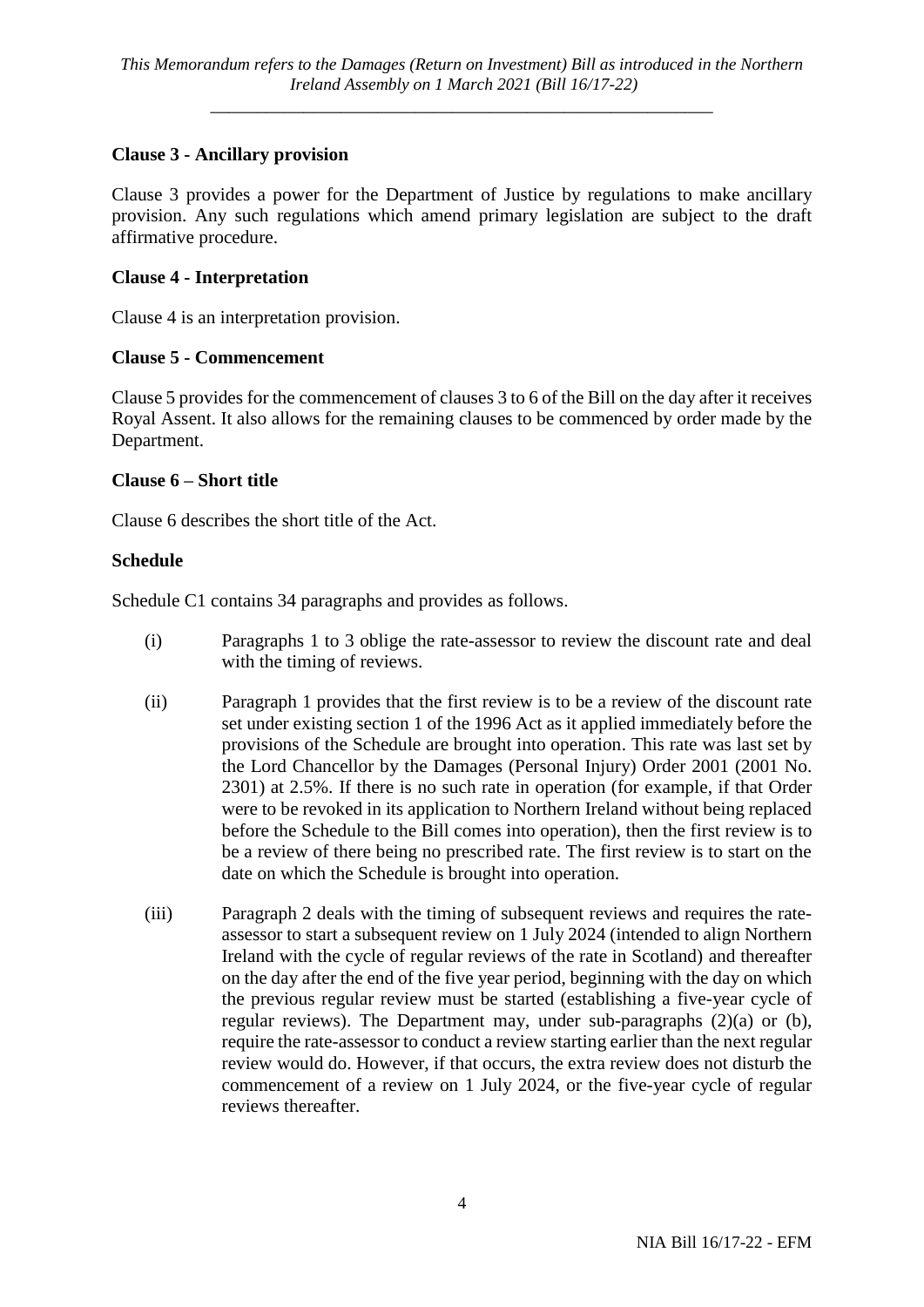*This Memorandum refers to the Damages (Return on Investment) Bill as introduced in the Northern Ireland Assembly on 1 March 2021 (Bill 16/17-22)*

*\_\_\_\_\_\_\_\_\_\_\_\_\_\_\_\_\_\_\_\_\_\_\_\_\_\_\_\_\_\_\_\_\_\_\_\_\_\_\_\_\_\_\_\_\_\_\_\_\_\_\_\_\_\_*

- (iv) Paragraph 3 requires reviews (whether the first review or any subsequent regular or extra review) to be concluded within a 90 day period beginning on the day on which it must be started.
- (v) Paragraph 4 provides an overview of the rate-setting process. Paragraph 5 provides that a review will determine whether the rate is to remain the same or be changed. Paragraph 6 provides that the rate-assessor must have regard to the views of any person the rate-assessor chooses to consult, or whose advice has been sought, provided these are received within a reasonable time (including views received before the Schedule comes into operation – see paragraph 29).
- (vi) Paragraph 7 sets out the basis upon which the rate-assessor is to determine the rate of return. Subject to standard adjustments and rounding of figures noted below, it provides that the rate should reflect the rate of return for the notional portfolio provided for in paragraph 12 over a 43-year period. Paragraph 8 gives the Department a power, by regulations subject to the draft affirmative procedure, to change the period of 43 years.
- (vii) Paragraph 9 provides for an adjustment to the rate of return to take account of inflation by reference to the retail prices index or to an alternative source of information as prescribed by the Department in regulations subject to the draft affirmative procedure.
- (viii) Paragraph 10 provides for standard adjustments to the rate of return arrived at on the above basis. The rate-assessor is to deduct 0.75 of a percentage point to take account of the impact of taxation and the costs of investment advice and management. The rate-assessor is also to deduct 0.5 of a percentage point as a further margin (which recognises that there is risk inherent in even the most carefully advised and invested portfolio). Paragraph 11 provides that the adjustment figures may be changed by the Department by regulations subject to the draft affirmative procedure. The resulting figures may be zero or a positive number. They cannot be a negative number (so the adjustments can never raise the rate of return). They need not be whole numbers but can include a decimal fraction. Unlike the rate ultimately set by the rate-assessor (see paragraph 19), these numbers are not limited to being expressed in steps of a quarter percentage point.
- (ix) Paragraph 12 sets out the notional portfolio with the types of investments and percentage holdings on which the rate-assessor is to determine the rate of return. Paragraph 13 provides that, if the type of investment is not defined by regulations under paragraph 14, it is to be interpreted by the rate-assessor in the way it is commonly understood in investment contexts. Paragraph 14 provides that the Department may make regulations (subject to the draft affirmative procedure) to define any of the types of investment. Paragraph 15 provides that the Department may make regulations to make changes to both the list of investments and the percentage holdings.
- (x) Paragraph 16 provides that, before any review of the rate of return under paragraph 2(1), the Department must consider whether it is necessary to make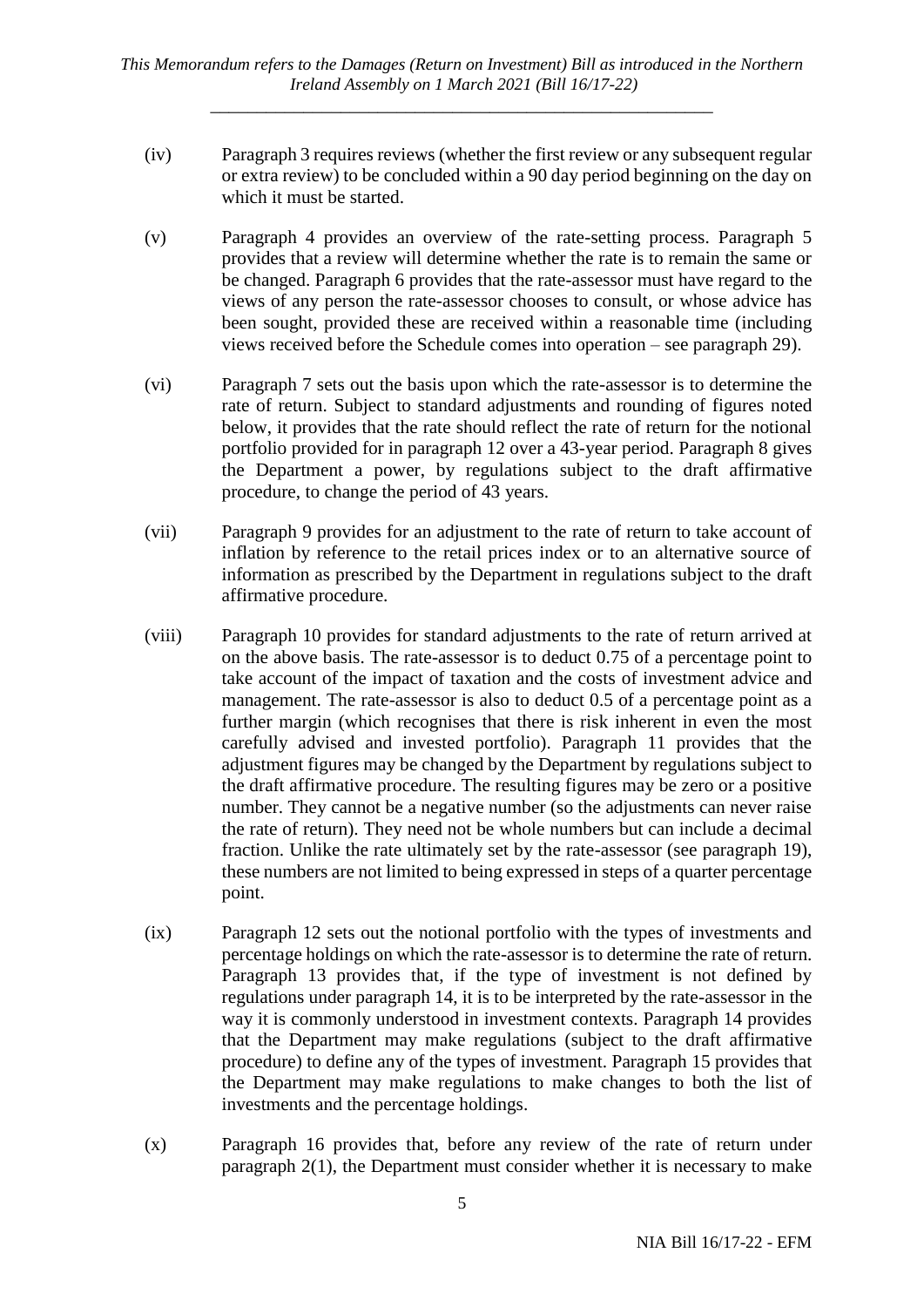regulations under paragraphs 14 and 15 to ensure that the notional portfolio remains suitable for investment in by a hypothetical investor, as described in paragraph 17. Sub-paragraph (2) provides that, in considering this, the Department must consult such persons as it considers appropriate. However, sub-paragraph (3) provides that no such consideration is required before an extra review under paragraph 2(3).

- (xi) Paragraph 17 describes a hypothetical investor as follows: a recipient of damages; who will invest the damages as properly advised; who has no financial resources apart from the damages that can be used to meet the losses and expenses for which the damages are awarded and will make withdrawals from the investment fund deriving from investment of the damages; and whose objectives are to secure that the damages will meet the losses and expenses for which they are awarded and be exhausted at the end of the period of the award.
- (xii) Paragraph 18 clarifies that, for the purposes of paragraphs 16 and 17, the damages are damages for future pecuniary loss in an action for personal injury and they are paid in a lump sum.
- (xiii) Paragraph 19 provides that the rate will be set as a percentage figure, whether a whole number of percentage points or multiple of a quarter percentage point. It can be expressed in quarter percentage points and rounded to the nearest whole number or quarter percentage point. Paragraph 20 provides for the rounding of the figure so as to comply with that requirement.
- (xiv) Paragraph 21 provides that there will be a single rate of return which will apply to all cases unless regulations provide otherwise. Where the Department sets out in regulations (subject to the draft affirmative procedure) that there should be more than one rate, a review is to be carried out separately for each rate of return. Under paragraph 22, such regulations must set out the circumstances in which each rate is to apply and require the rate-assessor to report separately on each rate of return.
- (xv) Under paragraph 23, the rate-assessor must send a report to the Department when the review has concluded and no later than the last day of the 90-day period for carrying out the review. The report must be dated and contain the rate determination and a summary of how the rate is calculated. Under paragraph 24, the Department must lay the report before the Northern Ireland Assembly as soon as practicable after it has been received and on the same day, the rateassessor must publish the report. Paragraph 25 provides that the rate will come into effect on the day after the report is laid. Paragraph 26 provides for the Department to reimburse the rate-assessor for costs incurred in connection with a review.
- (xvi) Paragraphs 27 to 30 make provision for transitional arrangements so that the rate of return currently prescribed under section 1 of the 1996 Act will continue to apply until such times as a rate is set under the provision in the Bill when enacted.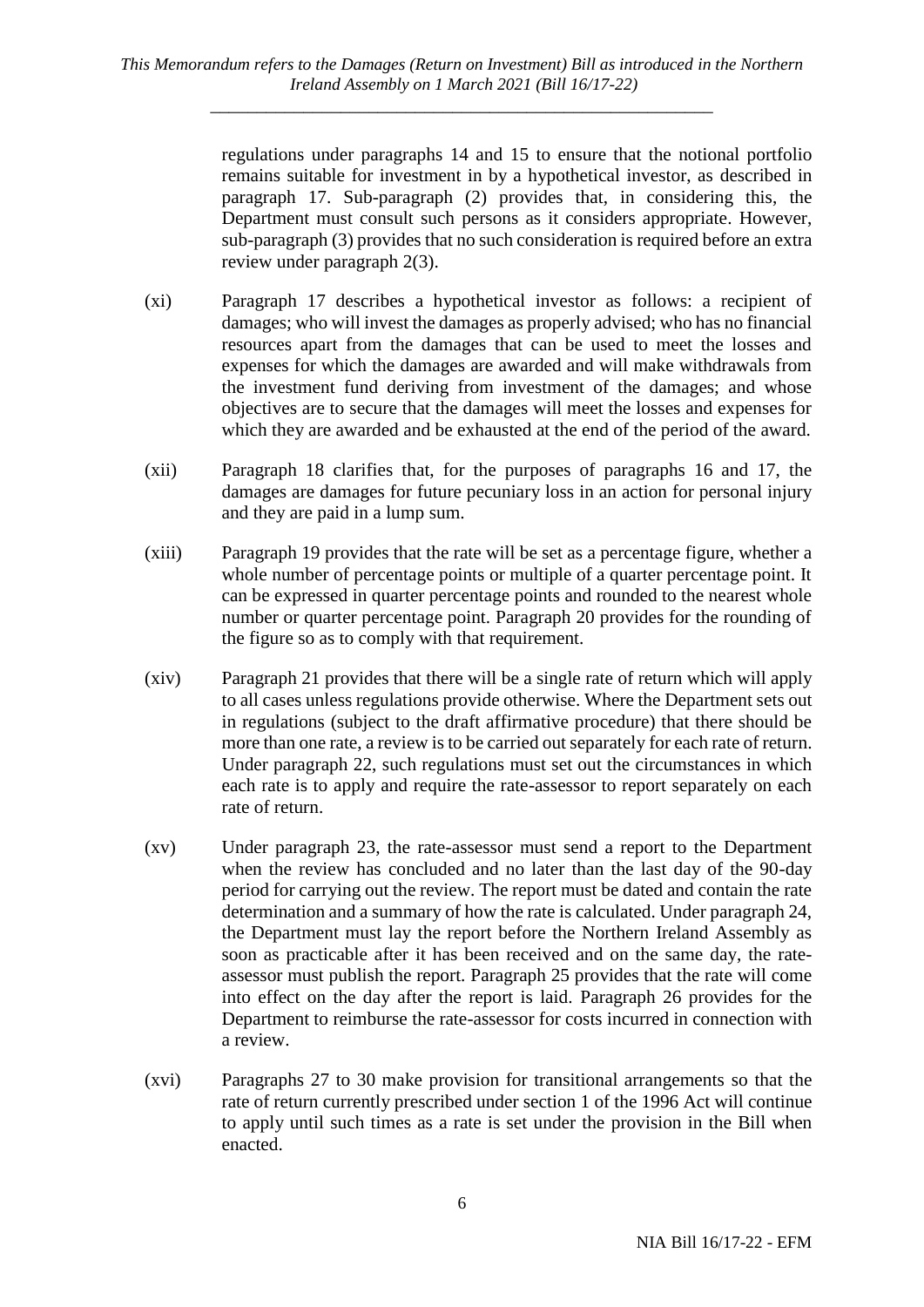*This Memorandum refers to the Damages (Return on Investment) Bill as introduced in the Northern Ireland Assembly on 1 March 2021 (Bill 16/17-22)*

*\_\_\_\_\_\_\_\_\_\_\_\_\_\_\_\_\_\_\_\_\_\_\_\_\_\_\_\_\_\_\_\_\_\_\_\_\_\_\_\_\_\_\_\_\_\_\_\_\_\_\_\_\_\_*

- (xvii) Paragraph 31 deals with regulations made under the Schedule. Sub-paragraph (1) allows regulations to make different provision for different purposes. For example, in the event that the Department makes regulations under paragraph 21 requiring more than one rate to be set, paragraph 8 (as read with paragraph 31(1)) could be used to prescribe different periods to be used in connection with the setting of the different rates. Sub-paragraph (3) provides that regulations made under the Schedule will be subject to the draft affirmative resolution procedure.
- (xviii) Paragraphs 32 to 34 are interpretation provisions for the purposes of the Schedule.

#### **FINANCIAL EFFECTS OF THE BILL**

- 15. In moving away from a rate based on ILGs to a new methodology for calculating the rate of return, the intention is to give effect to the core legal principle of 100% compensation, whilst recognising this is not an exact science and therefore any excesses of potential over-compensation need to be properly balanced with the chances of a claimant being exposed to the risk of running out of compensation. The Department has made provision for a notional portfolio constructed on the basis of portfolios described as low-risk and which the Department believes would meet the needs of an individual in the position of the hypothetical investor who is described in the legislation.
- 16. The initial rate change following the first review carried out using the new methodology is likely to result in a lower rate than that currently in place. Changes in the rate as a result of subsequent reviews may result in a higher or lower rate (or the rate remaining the same), depending upon the returns achievable from the investment strategy which forms part of the methodology. However these are unlikely to be significant changes in view of the provision for regular reviews.
- 17. The Bill itself will not change the discount rate. The only direct costs arising from this Bill will be the payment for the Government Actuary's review and determination of the rate. These costs are not new as the Department currently paysto carry out the necessary statutory consultation with the Government Actuary under the existing law. Given that reviews will take place at least every five years, the payments will be more regular. The Government Actuary's Department funding model operates on a cost-recovery basis for its professional services and the Department estimates that fee will be in the region of £40,000 to £50,000.

#### **HUMAN RIGHTS ISSUES**

18. The policy has been screened for human rights impact and is considered to be compliant with Convention rights.